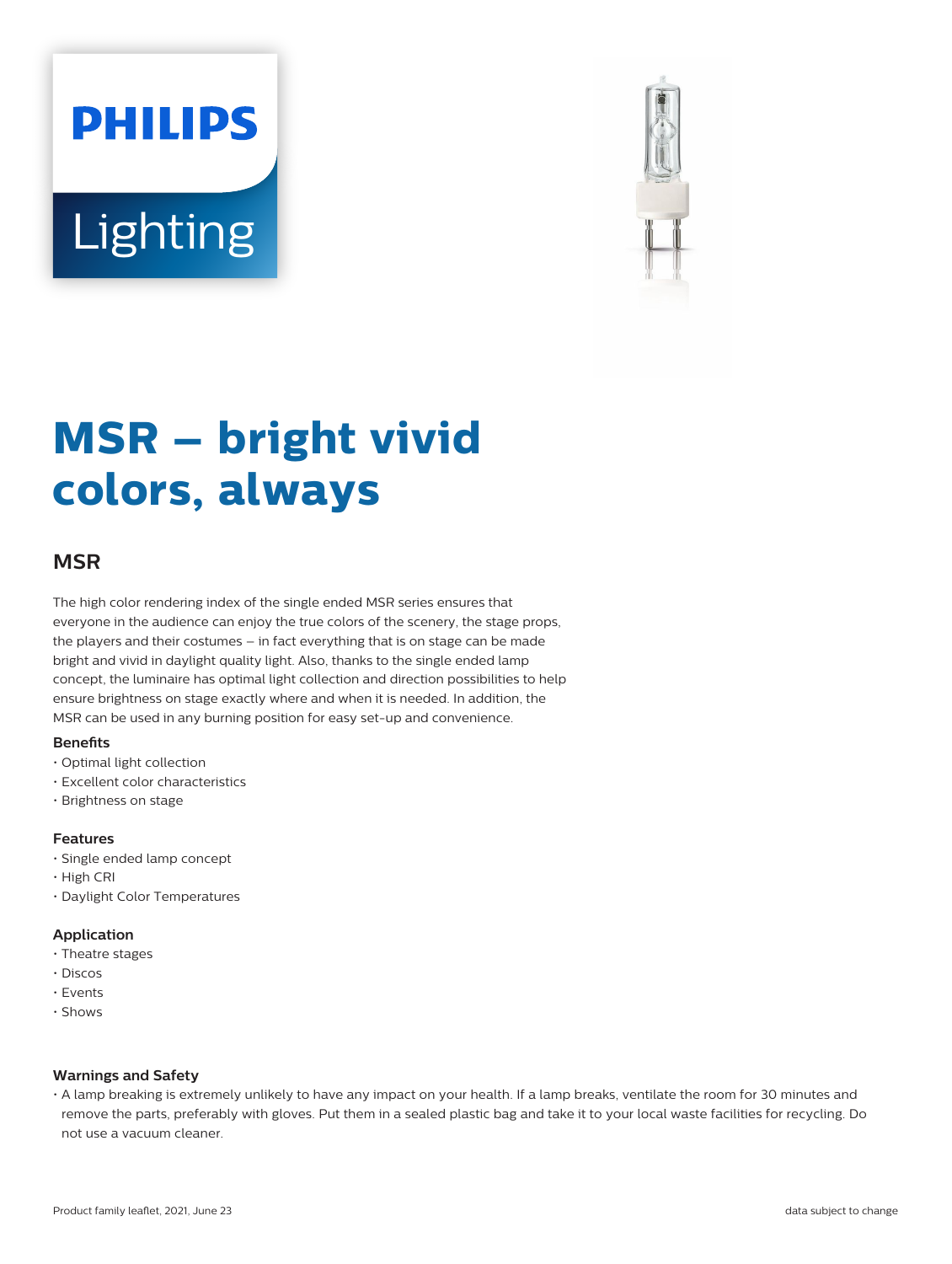# **Versions**





# **Dimensional drawing**



| <b>Controls and Dimming</b> |                  |
|-----------------------------|------------------|
| Dimmable                    | <b>No</b>        |
|                             |                  |
| <b>General Information</b>  |                  |
| <b>Main Application</b>     | Studio/Disco     |
| <b>Operating Position</b>   | <b>UNIVERSAL</b> |

#### **Operating and Electrical**

| <b>Order Code</b> | <b>Full Product Name</b> | Lamp Current (Nom) | Power (Nom) |
|-------------------|--------------------------|--------------------|-------------|
| 41600600          | MSR 400 1CT/4            | 7 A                | 400 W       |
| 22127200          | MSR 575/2 10H 1CT/4      | 6.75 A             | 575 W       |
| 91575400          | MSR 700 1CT/8            | 12 A               | 700 W       |

| Order Code | <b>Full Product Name</b> | Lamp Current (Nom) | Power (Nom) |
|------------|--------------------------|--------------------|-------------|
| 91121300   | MSR 1200 1CT/3           | 13.8 A             | 1200 W      |
| 91638600   | MSR 700/2 1CT/8          | 11 A               | 700 W       |
| 91133600   | MSR 1200/2 1CT/3         | 13.8 A             | 1200 W      |

**Product D (max) O L (min) L (max) L C (max) F** MSR 1200 1CT/3 40 mm 10.0 mm 84 mm 86 mm 85 mm 175 mm 53 mm MSR 700/2 1CT/8 30 mm 8.0 mm 74 mm 76 mm 75 mm 152 mm 42 mm MSR 1200/2.1CT/3 40 mm 10.0 mm 84 mm 86 mm 85 mm 175 mm 53 mm MSR 700 1CT/8 30 mm 8.0 mm 74 mm 76 mm 75 mm 152 mm 42 mm

# **General Information**

|          |                              |       | Life To 50%             |                           |          |                              |     | Life To 50%             |                           |
|----------|------------------------------|-------|-------------------------|---------------------------|----------|------------------------------|-----|-------------------------|---------------------------|
|          | Order Code Full Product Name |       | Cap-Base Failures (Nom) | <b>System Description</b> |          | Order Code Full Product Name |     | Cap-Base Failures (Nom) | <b>System Description</b> |
| 41600600 | MSR 400 1CT/4                | GX9.5 | 1000 h                  | Cold Strike               | 91121300 | MSR 1200 1CT/3               | G22 | 800h                    | Cold Strike               |
| 22127200 | MSR 575/2 10H 1CT/4 GX9.5    |       | 1000 h                  | Cold Strike               | 91638600 | MSR 700/2 1CT/8              | G22 | 1000 h                  | Cold Strike               |
| 91575400 | MSR 700 1CT/8                | G22   | 1000 h                  | na                        | 91133600 | MSR 1200/2 1CT/3             | G22 | 800h                    | Cold Strike               |

# **Light Technical**